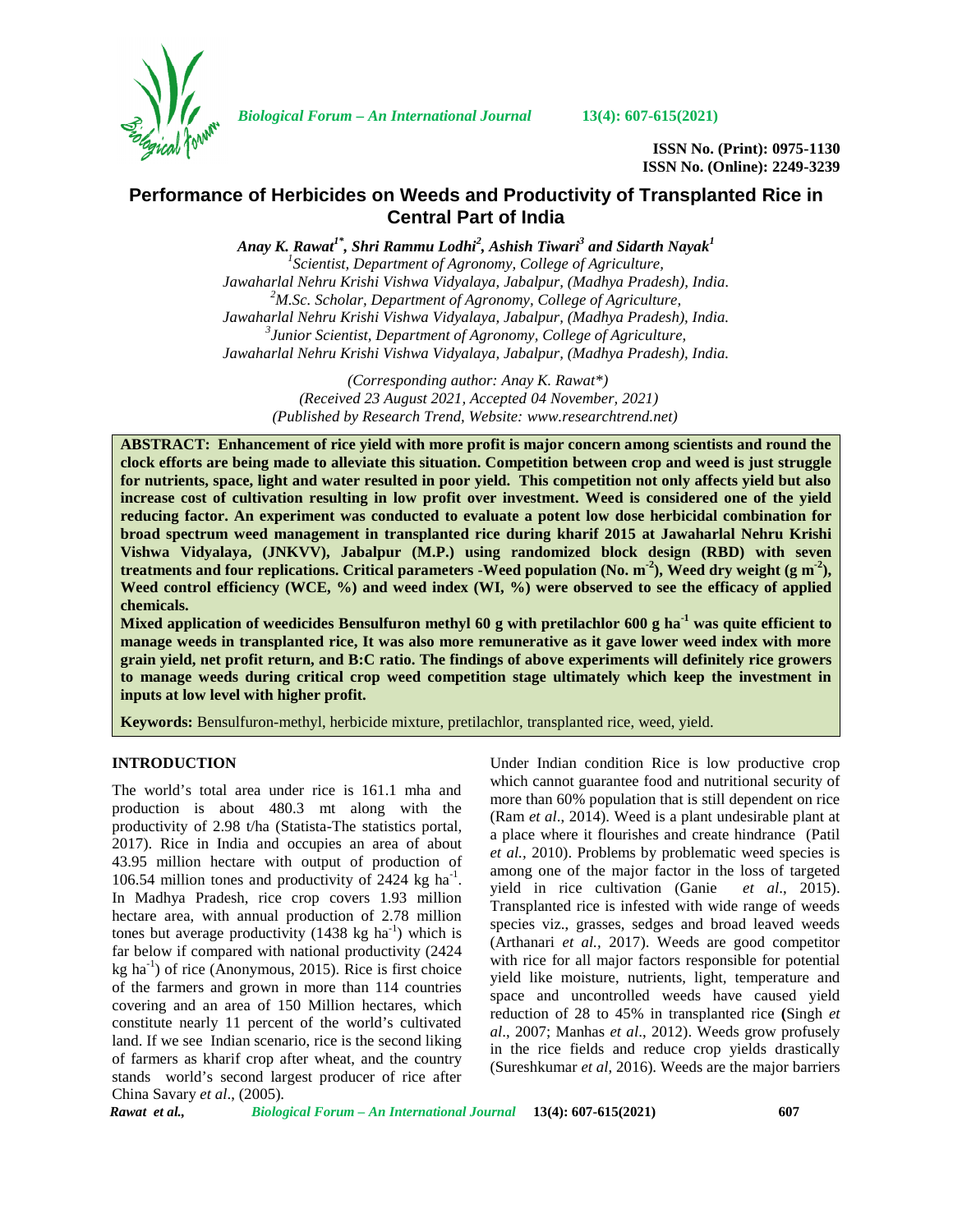to rice production because of their ability to compete for  $CO<sub>2</sub>$ , space, moisture, sunlight and nutrients.

Heavy weedy crop sometimes leads to complete failure of the outcome (Singh *et al.,* 2005). It was also reported that Uncontrolled infestation of weeds in rice fields reduces the grain yield by 75.8, 70.6 and 62.6% in dry seeded rice, wet seeded rice and transplanted rice, respectively Singh *et al.,* (2005). In this competitive situation chemical may play an important role to manage the weeds with the target to save the potential yield of rice. Many studies showed synchronized emergence of weeds with the rice crop, pre-emergence herbicides should be applied, which allow rice crop to grow in a less weed infested environment during crop weed competition (Chauhan and Opena, 2013). According to research work done many scientists have reported that application of effective new herbicides that provide wide-spectrum of weed control would be desirable for effective weed control in rice (Arthanari *et al.,* 2017). In the findings of Rajkhowa *et al.,* (2007) weed control treatments improves the yield attributes of rice over unweeded control. The better expression of yield attributes by crop might be due to poor resurgence frequency and growth of weeds as evident from weed dry matter studies in plots treated with herbicides, as reported by Rani *et al.,* (2021).

#### **MATERIALS AND METHODS**

The experiment was conducted at Krishi Nagar Farm of Jawaharlal Nehru Krishi Vishwa Vidyalaya, (JNKVV), Jabalpur (M.P.), during kharif season of 2015 using rice variety JRH-5. The soil pH and electrical conductivity of the experimental field were normal where as organic carbon available nitrogen, available Phosphorus and available Potassium were medium.

In this experiment four herbicides were used in the experiment bensulfuron-methyl and pretilachlor, Butachlor and Pendimethalin. The herbicidal combination of bensulfuron methyl + pretilachlor is effective to control broad-leaved weeds, sedges and grasses also it does not show any phytotoxic symptoms in the crop hence it is being tested Sunil *et al*., (2010).

The experiment was laid in randomized block design (RBD) with seven treatments and four replications. The treatments consisted of  $(T_1)$  weedy check (control),  $(T_2)$ bensulfuron methyl + pretilachlor (48+480) g ha<sup>-1</sup>,  $(T_3)$ bensulfuron methyl + pretilachlor (60+600) g ha<sup>-1</sup>, (T<sub>4</sub>) bensulfuron methyl + pretilachlor  $(72 + 720)$  g ha<sup>-1</sup>,  $(T_5)$  pendimethalin 1300 g ha<sup>-1</sup>,  $(T_6)$  butachlor 1500 g ha<sup>-1</sup>, the treatment were applied three days after transplanting whereas( $T_7$ ) hand weeding was done at 20 and 40 days after transplanting.

One healthy seedling (15 days old ) per hill were transplanted in field at spacing of  $20 \text{cm} \times 20 \text{cm}$  in all the plots uniformly. All the herbicides and herbicidal combination was applied using knapsack sprayer fitted with flat-fan nozzle. The recommended dose of NPK at the rate of 120: 60: 40 kg/ha were applied uniformly in all the plots. Half dose of the total recommended nitrogen (60 $kg \text{ N}$  ha<sup>-1</sup>) and full dose of phosphorus (60kg  $P_2O_5$  ha<sup>-1</sup>) and potassium (40kg  $K_2O$  ha<sup>-1</sup>) was given as basal dose before transplanting and remaining quantity of nitrogen was splitted in two equal doses and top dressed at tillering and panicle initiation stage of the crop.

Weed population (No.  $m^{-2}$ ) was observed at 30 days after transplanting and at harvest by quadrate count method. Weed dry weight  $(g m<sup>-2</sup>)$  was also noted at 30 DAT and at harvest of the crop. Weed control efficiency (WCE, %) and weed index (WI, %) were also computed on the basis of data recorded.

### **RESULTS AND DISCUSSION**

Weed density (No.  $m^{-2}$ ) and relative density (%) are given in table 1 and depicted in Fig. 1. Data showed that that in weedy check plots of rice there was predominance presence of monocot and dicot weeds during *kharif* 2015. Different Species wise data also revealed presence of monocot (*Cyperus difformis, Cyperus iria* and *Echinochloa colona*) and broad leaved (*Ludwigia perennis , Eclipta alba and Monochoria vaginalis*) weeds in the experimental field.

| Table 1: Weed density of different species (No. m <sup>-2</sup> ) and Relative density (%) in weedy check plots at 30DAT |  |
|--------------------------------------------------------------------------------------------------------------------------|--|
| and harvest.                                                                                                             |  |

|                      | Density (No. $m^{-2}$ )   |                | Relative density $\%$ |                |
|----------------------|---------------------------|----------------|-----------------------|----------------|
| <b>Weed species</b>  | 30DAT                     | <b>Harvest</b> | 30DAT                 | <b>Harvest</b> |
|                      | <b>Grasses</b>            |                |                       |                |
| Echinochloa colona   | 11.57                     | 22.64          | 5.2                   | 12.9           |
| Cyperus difformis    | 106.5                     | 51.76          | 47.83                 | 29.5           |
| Cyperus iria         | 49.94                     | 46.75          | 22.43                 | 26.65          |
|                      | <b>Broad leaved weeds</b> |                |                       |                |
| Ludwigia perennis    | 24.28                     | 22.54          | 10.9                  | 12.85          |
| Eclipta alba         | 11.35                     | 19.1           | 5.1                   | 10.89          |
| Monochoria vaginalis | 19.01                     | 12.65          | 8.54                  | 7.21           |
| <b>Total</b>         | 222.64                    | 175.44         | 100                   | 100            |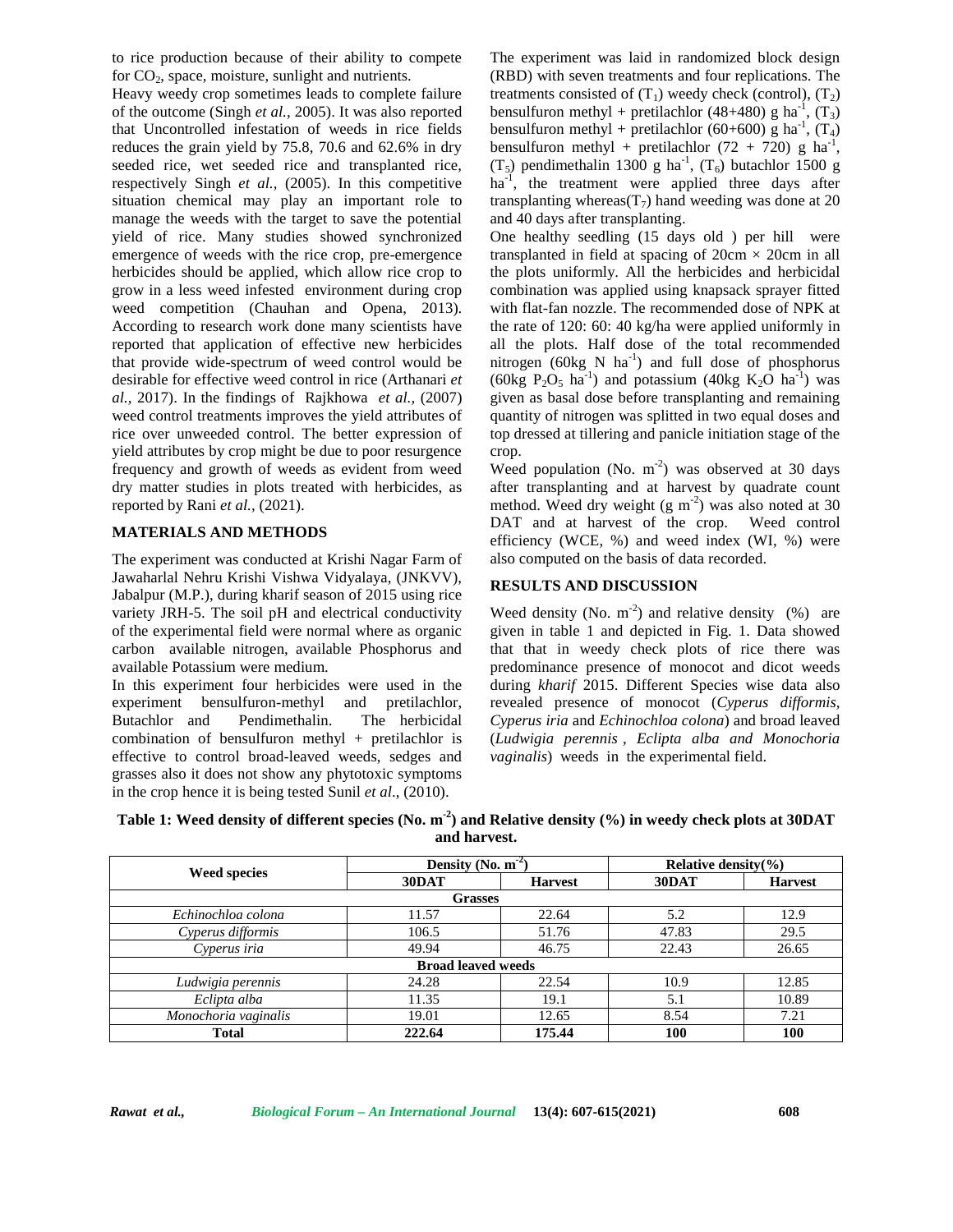

**Fig. 1.** Relative density (%) of weeds in control plots at 30 DAT & at harvest.

Out of mixed weed species weed *Cyperus difformis* followed by weed *Cyperus iria* were more rampant (47.83 and 22.43 % at 30 DAT and 29.50 and 26.65 at harvest) due to their continuous reemergence with rice crop. Similar trend of weed flora presence in rice also reported by Mahajan *et al*. (2003); Punia *et al*., (2016). The population of all weeds differed significantly at 30 DAT and harvest stage which was due to different weed control measures (Table 2 and Fig. 2). Before emergence of weeds the mixed application of bensulfuron methyl 72 g ha<sup>-1</sup> and pretilachlor 720) g ha<sup>-1</sup> suppressed the population of weeds like *Ecinochloa colona* (2.50 and 2.13 m<sup>-2</sup>), *Cyperus difformis* (13.00 and 3.19 m<sup>-2</sup>), *Cyperusiria* (7.32 and  $5.25 \text{m}^2$ ), *Ludwigia perennis* (2.10 and 2.61 m<sup>-2</sup>) a.  $Eclipta$  alba  $(1.66$  and  $5.25$  m<sup>-2</sup>), *Monochoria* emer *vaginalis* (1.07 and 1.30  $m<sup>-2</sup>$ ) and in some weeds it was ha at par with lower dose of bensulfuron methyl 60 g ha-1

and Pretilachlor  $600 \text{ g}$  ha<sup>-1</sup> but it was also noted that hand weeding twice (20 and 40 DAT) at both stages was proven highly effective against all weeds present as lowest density was observed. Similar findings were also found by Kumar *et al*., (2013): Kumar *et al*. (2014); Kaur and Singh (2015). It was noticed that all weeds of weedy check plots at both the growth intervals fetched maximum dryweight. This was attributed to non adoption of weed control measure in the weedy check plots. When field were applied herbicide application and hand weeding, the dry weights of weeds were reduced (Table 3 and Fig. 3). The reduction in the dry weight of all the weeds was marginal with the application of lower doses of bensulfuron methyl 48 g a.i. ha<sup>-1</sup> with pretilachlor 480 g a.i. ha<sup>-1</sup> as preemergence and check herbicides, butachlor at 1500 ml  $ha^{-1}$  and pendimethalin 1300 ml  $ha^{-1}$ .

| Treatments     | <b>Details</b>                |         | Echinochloa colona   |          | Cyperus difformis    |         | Cyperus iria         |         | Ludwigia perennis    |         | Eclipta alba         |         | Monochoria vaginalis |
|----------------|-------------------------------|---------|----------------------|----------|----------------------|---------|----------------------|---------|----------------------|---------|----------------------|---------|----------------------|
|                |                               | 30DAT   | At<br><b>Harvest</b> | 30DAT    | At<br><b>Harvest</b> | 30DAT   | At<br><b>Harvest</b> | 30DAT   | At<br><b>Harvest</b> | 30DAT   | At<br><b>Harvest</b> | 30DAT   | <b>At Harvest</b>    |
| $T_1$          | Weedy check                   | 3.47    | 4.81                 | 10.34    | 7.23                 | 7.10    | 6.87                 | 4.98    | 4.80                 | 3.44    | 4.43                 | 4.42    | 3.63                 |
|                | (Control)                     | (11.57) | (22.64)              | (106.50) | (51.76)              | (49.93) | (46.75)              | (24.28) | (22.54)              | (11.35) | (19.10)              | (19.01) | (12.65)              |
|                | Bensulfuron                   |         |                      |          |                      |         |                      |         |                      |         |                      |         |                      |
| T <sub>2</sub> | $methyl +$                    | 2.43    | 2.74                 | 5.90     | 3.04                 | 4.04    | 3.19                 | 3.00    | 2.59                 | 2.09    | 3.41                 | 2.69    | 2.10                 |
|                | Pretilachlor                  | (5.38)  | (7.00)               | (34.26)  | (8.77)               | (15.84) | (9.68)               | (8.51)  | (6.23)               | (3.85)  | (11.10)              | (6.75)  | (3.91)               |
|                | $(48+480)$ g ha <sup>-1</sup> |         |                      |          |                      |         |                      |         |                      |         |                      |         |                      |
|                | Bensulfuron                   |         |                      |          |                      |         |                      |         |                      |         |                      |         |                      |
| T <sub>3</sub> | $methyl +$                    | 2.24    | 2.35                 | 3.82     | 2.40                 | 2.94    | 2.59                 | 1.70    | 2.06                 | 1.60    | 2.83                 | 1.72    | 1.49                 |
|                | Pretilachlor                  | (4.50)  | (5.00)               | (14.10)  | (5.26)               | (8.12)  | (6.18)               | (2.39)  | (3.75)               | (2.06)  | (7.51)               | (2.46)  | (1.73)               |
|                | $(60+600)$ g ha <sup>-1</sup> |         |                      |          |                      |         |                      |         |                      |         |                      |         |                      |
|                | Bensulfuron                   |         |                      |          |                      |         |                      |         |                      |         |                      |         |                      |
| T <sub>4</sub> | $methyl +$                    | 1.73    | 1.62                 | 3.67     | 1.92                 | 2.80    | 2.40                 | 1.61    | 1.76                 | 1.47    | 2.40                 | 1.25    | 1.34                 |
|                | Pretilachlor                  | (2.50)  | (2.13)               | (13.00)  | (3.19)               | (7.32)  | (5.25)               | (2.10)  | (2.61)               | (1.66)  | (5.25)               | (1.07)  | (1.31)               |
|                | $(72+720)$ g ha <sup>-1</sup> |         |                      |          |                      |         |                      |         |                      |         |                      |         |                      |
| $T_5$          | Pendimethalin                 | 2.69    | 3.67                 | 5.70     | 3.55                 | 4.37    | 4.39                 | 3.16    | 2.84                 | 2.73    | (3.81)               | 3.04    | 2.27                 |
|                | $1300 g h a^{-1}$             | (6.75)  | (12.95)              | (31.97)  | (12.14)              | (18.59) | (18.74)              | (9.48)  | (7.58)               | (6.97)  | 14.04)               | (8.75)  | (4.63)               |
|                | Butachlor 1500 g              | 2.92    | 2.69                 | 7.17     | 3.19                 | 5.11    | 3.78                 | 3.41    | 2.78                 | 2.41    | 2.95                 | 2.65    | 2.81                 |
| T <sub>6</sub> | $ha^{-1}$                     | (8.00)  | (6.71)               | (50.97)  | (9.71)               | (25.58) | (13.75)              | (11.12) | (7.25)               | (5.31)  | (8.18)               | (6.50)  | (7.38)               |
| $T_{7}$        | Handweeding20                 | 1.57    | 1.58                 | 2.63     | 1.72                 | 2.24    | 2.35                 | 1.20    | (1.59)               | 1.21    | 1.97                 | 0.71    | 1.11                 |
|                | 40DAT                         | (1.95)  | (2.00)               | (6.43)   | (2.47)               | (4.50)  | (5.00)               | (0.95)  | 2.02)                | (0.97)  | (3.39)               | 0.00    | (0.73)               |
|                | $SEm\pm$                      | 0.25    | 0.37                 | 0.49     | 0.32                 | 0.24    | 0.42                 | 0.33    | 0.44                 | 0.35    | 0.41                 | 0.59    | 0.23                 |
|                | $CD(P=0.05)$                  | 0.77    | 1.10                 | 1.45     | 0.96                 | 0.73    | 1.25                 | 1.01    | 1.33                 | 1.04    | 1.24                 | 1.78    | 0.70                 |

**Table 2: Weed density as affected by different treatments (No. m -2).**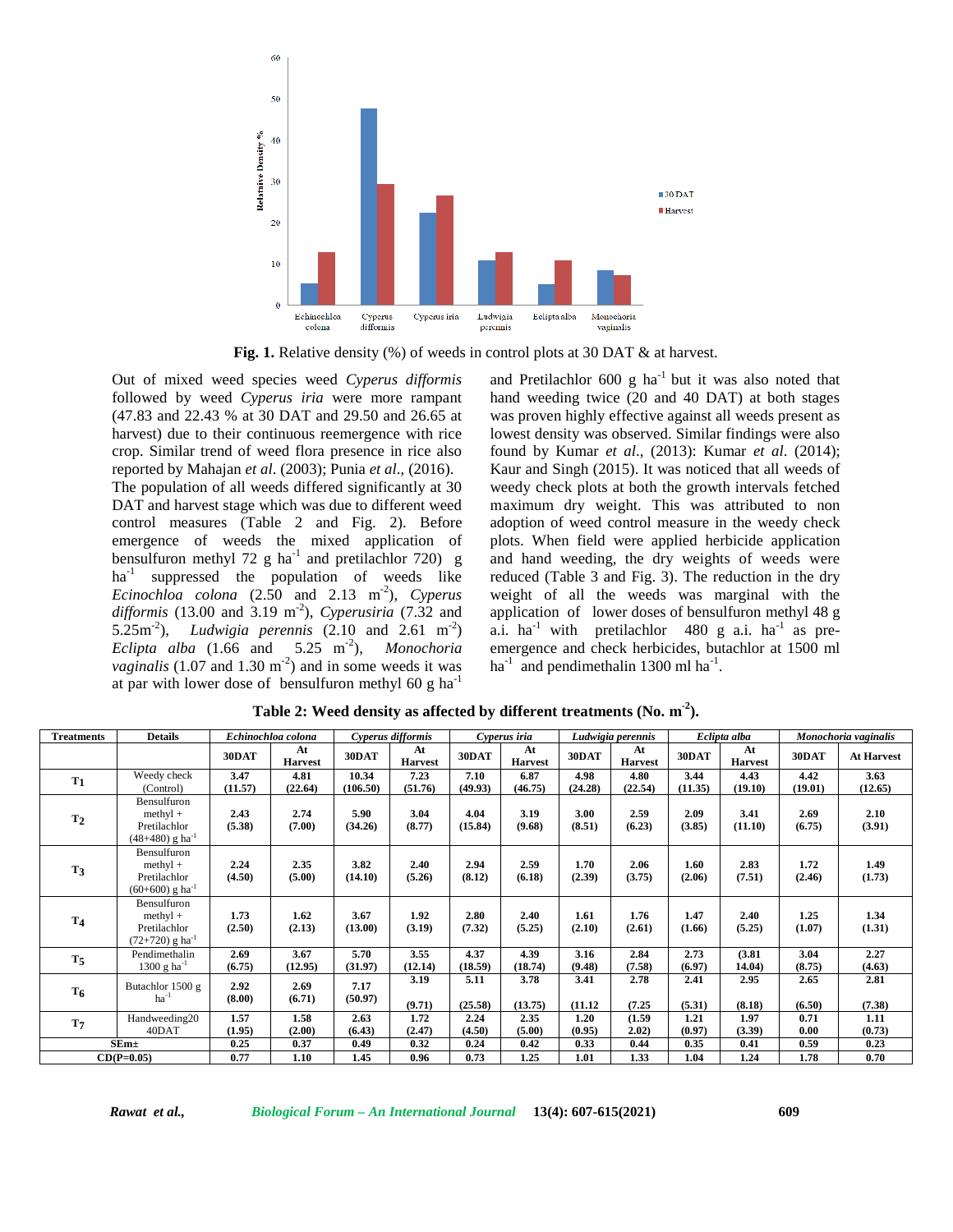

**Fig. 2.** Effect of different treatments on density (No.  $m<sup>-2</sup>$ ) of weeds in rice.

|  |  |  |  | Table 3: Dry weight $(g m2)$ of weeds in rice as affected by different treatments. |  |
|--|--|--|--|------------------------------------------------------------------------------------|--|
|  |  |  |  |                                                                                    |  |

| <b>Treatments</b> | <b>Details</b>                                                       |                | <b>Echinochloa</b><br>colona |                | Cyperus<br>difformis |                 | Cyperusiria       |                | Ludwigia<br>perennis |                | Eclipta alba     |                | Monochoria<br>vaginalis |
|-------------------|----------------------------------------------------------------------|----------------|------------------------------|----------------|----------------------|-----------------|-------------------|----------------|----------------------|----------------|------------------|----------------|-------------------------|
|                   |                                                                      | 30             | At                           | 30             | At                   | 30              | At                | 30             | At                   | 30             | At               | 30             | At                      |
|                   |                                                                      | <b>DAT</b>     | Harvest                      | <b>DAT</b>     | Harvest              | <b>DAT</b>      | Harvest           | <b>DAT</b>     | Harvest              | <b>DAT</b>     | Harvest          | <b>DAT</b>     | Harvest                 |
| T <sub>1</sub>    | Weedy check (Control)                                                | 2.17<br>(4.20) | 7.95<br>(62.75)              | 2.59<br>(6.19) | 9.26<br>(85.30)      | 3.31<br>(10.43) | 11.17<br>(124.38) | 1.14<br>(0.81) | 3.32<br>(10.50)      | 2.19<br>(4.28) | 5.69<br>(31.83)  | 1.95<br>(3.30) | 2.54<br>(5.96)          |
| T <sub>2</sub>    | Bensulfuron methyl +<br>Pretilachlor $(48+480)$ g<br>ha <sup>-</sup> | 1.63<br>(2.15) | 3.94<br>(15.00)              | 1.59<br>(2.04) | 3.75<br>(13.54)      | 1.92<br>(3.18)  | 5.20<br>(26.50)   | 0.91<br>(0.33) | 1.88<br>(3.05)       | 1.40<br>(1.45) | 3.92<br>(14.85)  | 1.37<br>(1.39) | 1.83<br>(2.87)          |
| T <sub>3</sub>    | Bensulfuron methyl +<br>Pretilachlor (60+600) g<br>ha <sup>-</sup>   | 1.35<br>(1.31) | 3.12<br>(9.25)               | 1.25<br>(1.08) | 2.66<br>(6.58)       | 1.62<br>(2.13)  | 4.10<br>(16.28)   | 0.79<br>(0.13) | 1.38<br>(1.40)       | 1.21<br>(0.98) | 3.39<br>(10.98)  | 0.92<br>(0.34) | 1.06<br>(0.63)          |
| T <sub>4</sub>    | Bensulfuron methyl +<br>Pretilachlor $(72+720)$ g<br>ha <sup>-</sup> | 1.26<br>(1.09) | 1.92<br>(3.20)               | 1.06<br>(0.62) | 2.16<br>(4.17)       | 1.38<br>(1.40)  | 3.87<br>(14.50)   | 0.78<br>(0.10) | 1.29<br>(1.17)       | 0.85<br>(0.23) | 2.92<br>(8.02)   | 0.73<br>(0.04) | 0.96<br>(0.43)          |
| T <sub>5</sub>    | Pendimethalin 1300 g ha <sup>-1</sup>                                | 1.63<br>(2.16) | (4.80)<br>22.50              | 2.07<br>(3.80) | (4.12)<br>16.45)     | 2.07<br>(3.80)  | 7.45<br>(55.00)   | 0.98<br>(0.47) | 1.81<br>(2.79)       | 1.66<br>(2.25) | (4.48)<br>19.58) | 1.45<br>(1.59) | 1.90<br>(3.10)          |
| $T_6$             | Butachlor 1500 g ha $^{-1}$                                          | 1.93<br>(3.24) | (4.03)<br>15.78)             | 2.17<br>(4.23) | (3.65)<br>12.86)     | 2.74<br>(7.00)  | 5.92<br>(34.50)   | 0.99<br>(0.48) | 1.81<br>(2.78)       | 1.63<br>(2.17) | 3.00<br>(8.50)   | 1.45<br>(1.60) | 1.89<br>(3.08)          |
| T <sub>7</sub>    | Handweeding20and40DAT                                                | 1.01<br>(0.53) | 1.62<br>(2.13)               | 0.84<br>(0.20) | 1.82<br>(2.80)       | 1.08<br>(0.68)  | 3.60<br>(12.43)   | 0.77<br>(0.09) | 0.99<br>(0.48)       | 0.84<br>(0.20) | 2.54<br>(5.97)   | 0.71<br>0.00   | 0.89<br>(0.29)          |
|                   | $SEm+$                                                               | 0.11           | 0.279                        | 0.694          | 0.359                | 0.13            | 0.427             | 0.025          | 0.101                | 0.084          | 0.181            | 0.024          | 0.054                   |
|                   | $CD(P=0.05)$                                                         | 0.34           | 0.835                        | 2.077          | 1.074                | 0.39            | 1.279             | 0.074          | 0.303                | 0.251          | 0.543            | 0.072          | 0.162                   |



Fig. 3. Effect of different treatments on dry weight (g m<sup>-2</sup>) weeds in rice.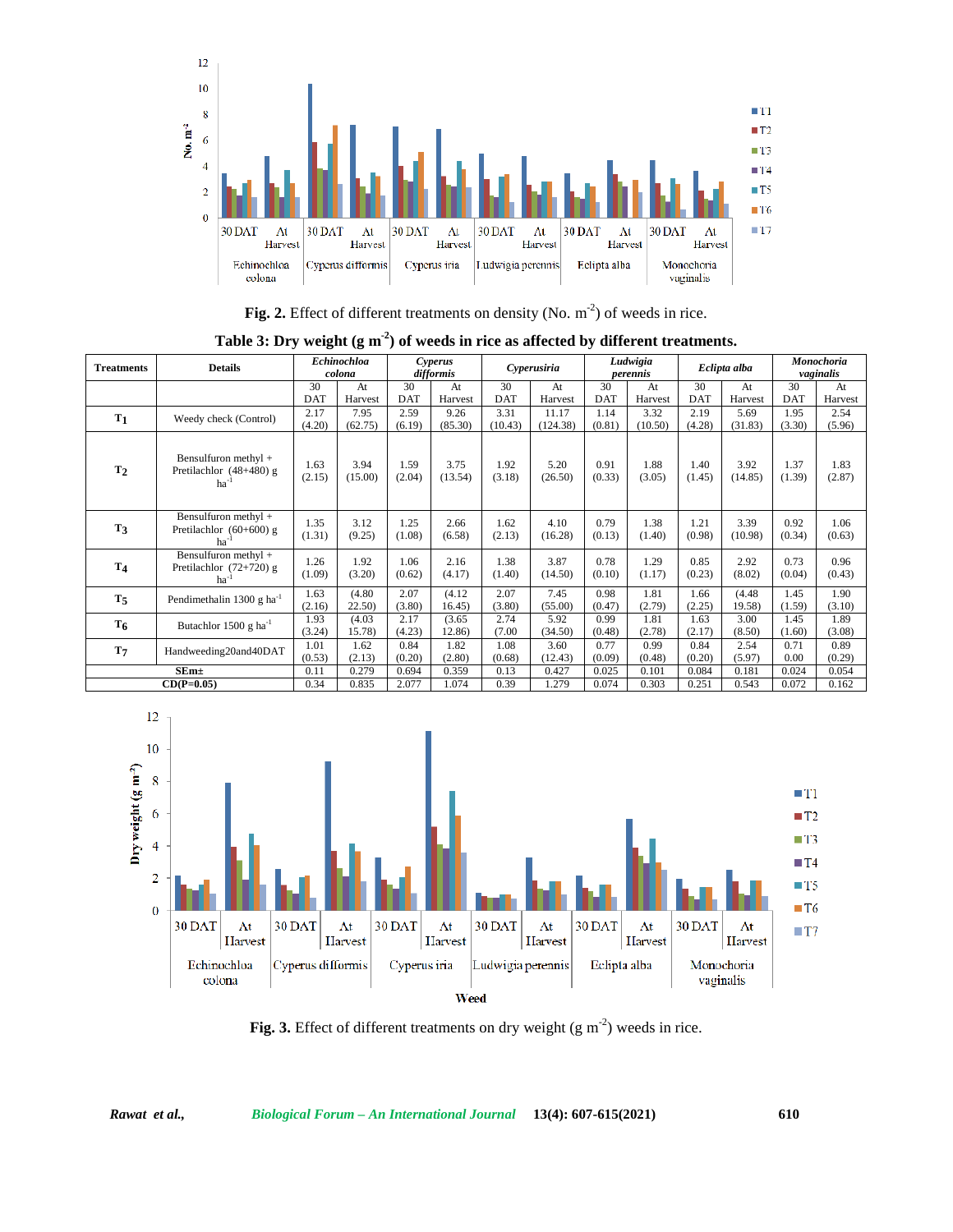All these weeds were showed positive response of chemicals applied effectively with the application of bensulfuron methyl 72 g a.i.  $ha^{-1}$  with pretilachlor as pre-emergence 720 g a.i. ha<sup>-1</sup>, *Ecinochloa colona* (1.09 appli and 3.20  $\text{gm}^2$ ), *Cyperus difformis* (0.62 and 4.17 $\text{gm}^2$ ), pretilac *Cyperus iria* (1.40 and 14.50 gm -2), *Ludwigia perennis*  $(0.10 \text{ and } 1.17 \text{ gm}^{-2})$  *Eclipta alba*  $(0.23 \text{ and } 8.02 \text{ gm}^{-2})$ , critical *Monochoria vaginalis*  $(0.04 \text{ and } 0.43 \text{ gm}^2)$ . The data foli on yield attributing parameters (Table 4 and Fig. 4) showed that yield parameters were on gainful side on, effective tillers  $(no.m<sup>-2</sup>)$ , panicle length  $(cm)$  total grains panicle<sup>-1</sup> sound grains, panicle<sup>-1</sup>, sterility % and test weight test weight (g) under hand weeding twice,

however next best treatments were mixed application of bensulfuron methyl 60 g a.i. ha<sup>-1</sup> with pretilachlor as pre-emergence  $600 \text{ g}$  a.i. ha<sup>-1</sup> followed by mixed application of bensulfuron methyl  $72$  g a.i. ha<sup>-1</sup> with pretilachlor  $720 \text{ g a.i.}$  ha<sup>-1</sup>. The final results clearly indicated that weed free environment throughout the critical period ensure better growth and development of foliage and converted in more effective yield attributing parameters. These results are also similar to those of other researches Chandra and Solanki (2003); Chauhan *et al*., (2013)*.*

|  |  |  |  | Table 4: Yield attributing characters of rice as influenced by different treatments at harvest. |  |
|--|--|--|--|-------------------------------------------------------------------------------------------------|--|
|--|--|--|--|-------------------------------------------------------------------------------------------------|--|

|                | <b>Treatments</b>                                                 | <b>Effective tillers</b><br>$(No. m-2)$ | Panicle<br>length<br>(cm) | <b>Total</b><br><b>Grains</b><br>panicle <sup>-1</sup> | Sound<br>grains<br>panicle <sup>-1</sup> | <b>Sterility</b><br>$\frac{6}{9}$ | <b>Test</b><br>weight<br>$\left( \mathbf{g} \right)$ |
|----------------|-------------------------------------------------------------------|-----------------------------------------|---------------------------|--------------------------------------------------------|------------------------------------------|-----------------------------------|------------------------------------------------------|
| $\mathbf{T}_1$ | Weedy check(Control)                                              | 144                                     | 26.45                     | 163.75                                                 | 115.75                                   | 41.47                             | 26.91                                                |
| $T_{2}$        | Bensulfuronmethyl + Pretilachlor(48 +<br>$480)$ gha <sup>-1</sup> | 217                                     | 27.30                     | 186.50                                                 | 146.75                                   | 27.09                             | 27.01                                                |
| $T_3$          | Bensulfuronmethyl + Pretilachlor<br>$(60+600)$ gha                | 264                                     | 28.91                     | 197.25                                                 | 162.75                                   | 21.20                             | 27.16                                                |
| T <sub>4</sub> | Bensulfuronmethyl + Pretilachlor $(72+720)$<br>$gha^{-1}$         | 257                                     | 28.54                     | 193.75                                                 | 156.5                                    | 23.80                             | 27.03                                                |
| $T_{5}$        | Pendimethalin1300 gha <sup>-1</sup>                               | 197                                     | 27.35                     | 183.50                                                 | 138                                      | 32.97                             | 27.01                                                |
| $T_{6}$        | Butachlor 1500 gha <sup>-1</sup>                                  | 184                                     | 27.25                     | 180.25                                                 | 135                                      | 33.52                             | 27.05                                                |
| $T_{7}$        | Handweeding 20 and 40DAT                                          | 286                                     | 29.60                     | 207.78                                                 | 175.78                                   | 18.20                             | 27.23                                                |
|                | $SEm\pm$                                                          | 5.01                                    | 0.24                      | 0.99                                                   | 0.73                                     | 0.48                              | 0.15                                                 |
|                | $CD(P=0.05)$                                                      | 15.00                                   | 0.72                      | 2.96                                                   | 2.20                                     | 1.44                              | NS.                                                  |



Fig. 4. Effective tillers m<sup>-2</sup>, panicle length, total grains panicle-1, sound grains panicle-1, sterility % and test weight at harvest of rice as influenced by different treatments.

Table 5, figure 5 and 6 depicts that pre-emergence mixed application of Bensulfuron methyl 48 g a.i. ha<sup>-1</sup> although the grain yield was at higher side (5889 kg ha<sup>-1</sup>) with Pretilachlor 480 g a.i. ha<sup>-1</sup>, resulted in significantly  $1)$  wl

higher grain yield  $(5153 \text{ kg ha}^{-1})$  over rest of the doses, <sup>1</sup>) when provided hand weeding at two different growth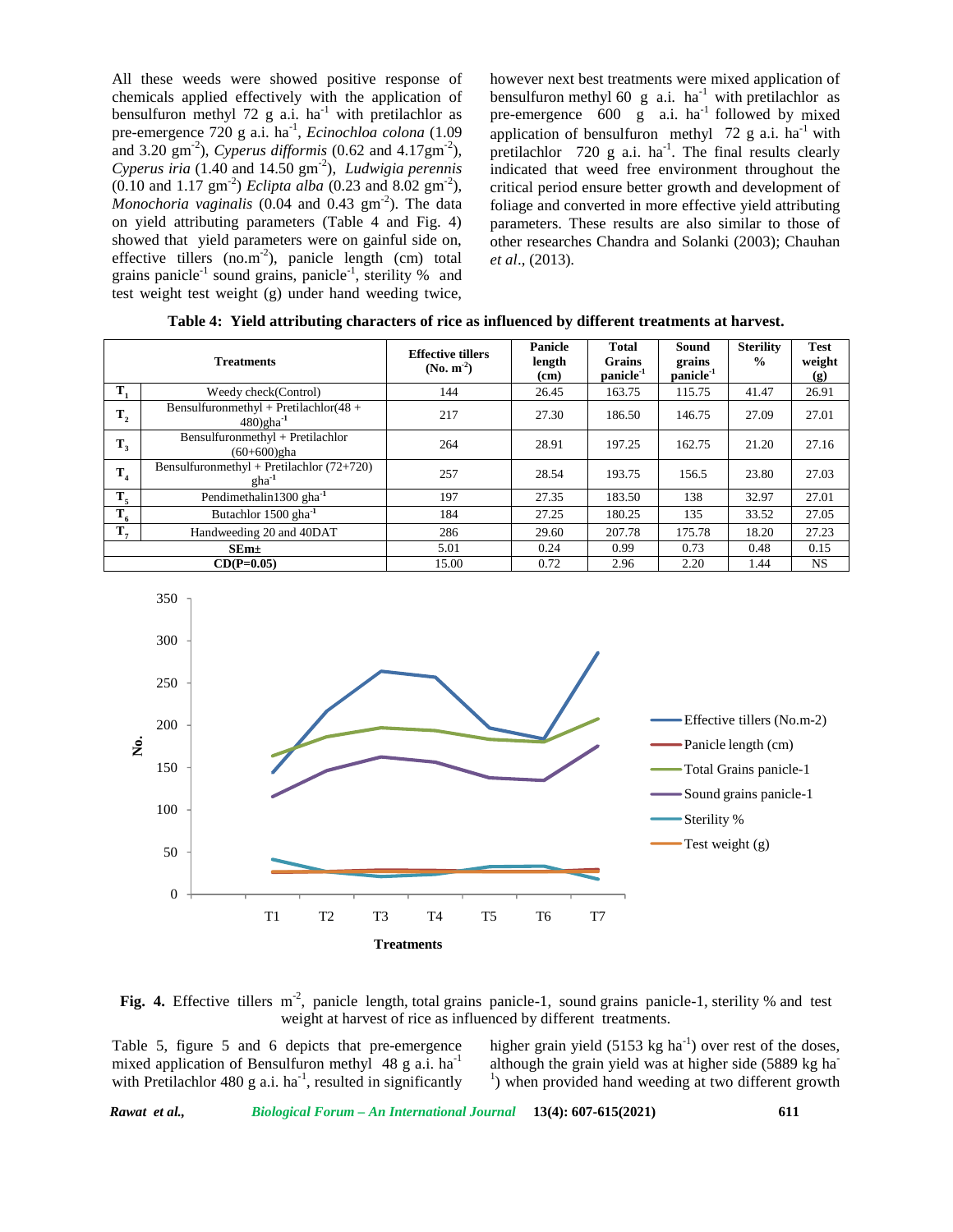stages which was superior over all the weed control treatments. It is clear from the data that the weed control measures also caused significant variation on straw yield. The straw yield was minimum in weedy check plots  $(6254 \text{ kg ha}^{-1})$ , where as valuable increase was observed when pre-emergence mixed application of bensulfuron methyl + pretilachlor was applied  $\omega$  (48+480), (60+600) and (72+720) g ha<sup>-1</sup>. The grain weed and straw yields were appreciably more (5889 and 9964  $kg$  ha<sup>-1</sup>) under hand weeding plots when given twice over all the treatments. The increased yields under these treatments was due to removal of weeds which increase the availability of nutrients, space, sunlight and water finally resulted in better growth and development of crop plants. Mukherjee and Maity (2011); Chauhan and Opena (2013); Kumar *et al*. (2014) also confirmed the above findings in their research programmes.

Weedy check plot gave minimum harvest index (31.51 %), which increased equally with the application with different dose of bensulfuron methyl + pretilachlor  $\omega$  $(48+480)$ ,  $(60+600)$  and  $(72+720)$  g a.i. ha<sup>-1</sup>  $(35.31,$ 35.65, 35.58%) (Table 4). As usual hand weeding twice (20 and 40 DAT) gave highest harvest index (37.15%) was significantly superior to other  $bensulfuronmethyl + pretilachlor including$ check herbicides pendimethalin (32.47 %) and butachlor (32.09 %).

The results presented in Table 5, Fig. 5 and 6 confirm that weed index was minimum (0.00%) with hand weeding twice which gradually increase with the application of bensulfuronmethyl + pretilachlor when applied  $(60+600)$  g a.i.ha<sup>-1</sup> $(12.50\%)$ , the index was maximum(51.15%) under weedy check. This increase was owing to higher coefficient of partitioning of photosynthatase in sink, Chandra and Solanki, (2003) found similar trends in their experiments.

Weed control efficiency had strongly reverse relationship with weed biomass. The weed control efficiency ranged from 41.33 to 92.56% (Table 4) over weed check plot. Maximum (92.56%) weed control efficiency was observed when hand weeding was done at two times. It was closely followed by bensulfuron methyl + pretilachlor  $@ (72+720)$  and  $(60+600)$  g a.i.  $ha^{-1}$  (90.27% and 86.06%).

Table 5: Effect of different weed control treatments on grain yield, straw yield, harvest index, weed index **and Weed control efficiency.**

|                | <b>Treatments</b>                                          | Grain<br>vield<br>$(kg ha-1)$ | <b>Straw</b><br>yield<br>$(\text{kg} \text{ha}^{-1})$ | <b>Harvest</b><br>Index $(\% )$ | Weed<br><b>Index</b><br>$\frac{6}{2}$ |                  | $WCE($ %)      |
|----------------|------------------------------------------------------------|-------------------------------|-------------------------------------------------------|---------------------------------|---------------------------------------|------------------|----------------|
|                |                                                            |                               |                                                       |                                 |                                       | 30<br><b>DAT</b> | <b>Harvest</b> |
| Т,             | Weedy check(Control)                                       | 2877                          | 6254                                                  | 31.51                           | 51.15                                 |                  | 75.94          |
| $T_{2}$        | Bensulfuronmethyl + Pretilachlor(48+480) gha <sup>-1</sup> | 4340                          | 7952                                                  | 35.31                           | 26.30                                 | 63.97            | 86.06          |
| $T_3$          | Bensulfuronmethyl + Pretilachlor(60+600) gha <sup>-1</sup> | 5153                          | 9302                                                  | 35.65                           | 12.50                                 | 78.70            | 90.27          |
| $T_{4}$        | Bensulfuronmethyl + Pretilachlor(72+720) gha $^{-1}$       | 5010                          | 9072                                                  | 35.58                           | 14.93                                 | 85.23            | 62.43          |
| $T_5$          | Pendimethalin1300 $gha^{-1}$                               | 3606                          | 7499                                                  | 32.47                           | 38.76                                 | 48.88            | 75.38          |
| $T_{6}$        | Butachlor1500 $gha^{-1}$                                   | 3571                          | 7560                                                  | 32.09                           | 39.35                                 | 41.33            | 92.56          |
| $\mathbf{T}_7$ | Handweeding 20 and 40DAT                                   | 5889                          | 9964                                                  | 37.15                           | 0.00                                  | 90.43            | 75.94          |
|                | SEm <sub>±</sub>                                           | 36.02                         | 76.83                                                 | ۰                               | ۰                                     | ٠                | ۰              |
|                | $CD(P=0.05)$                                               | 107.85                        | 230.05                                                | ۰                               | ٠                                     | ٠                | ۰              |



**Fig. 5.** Effect of different weed control treatments on grain yield, straw yield.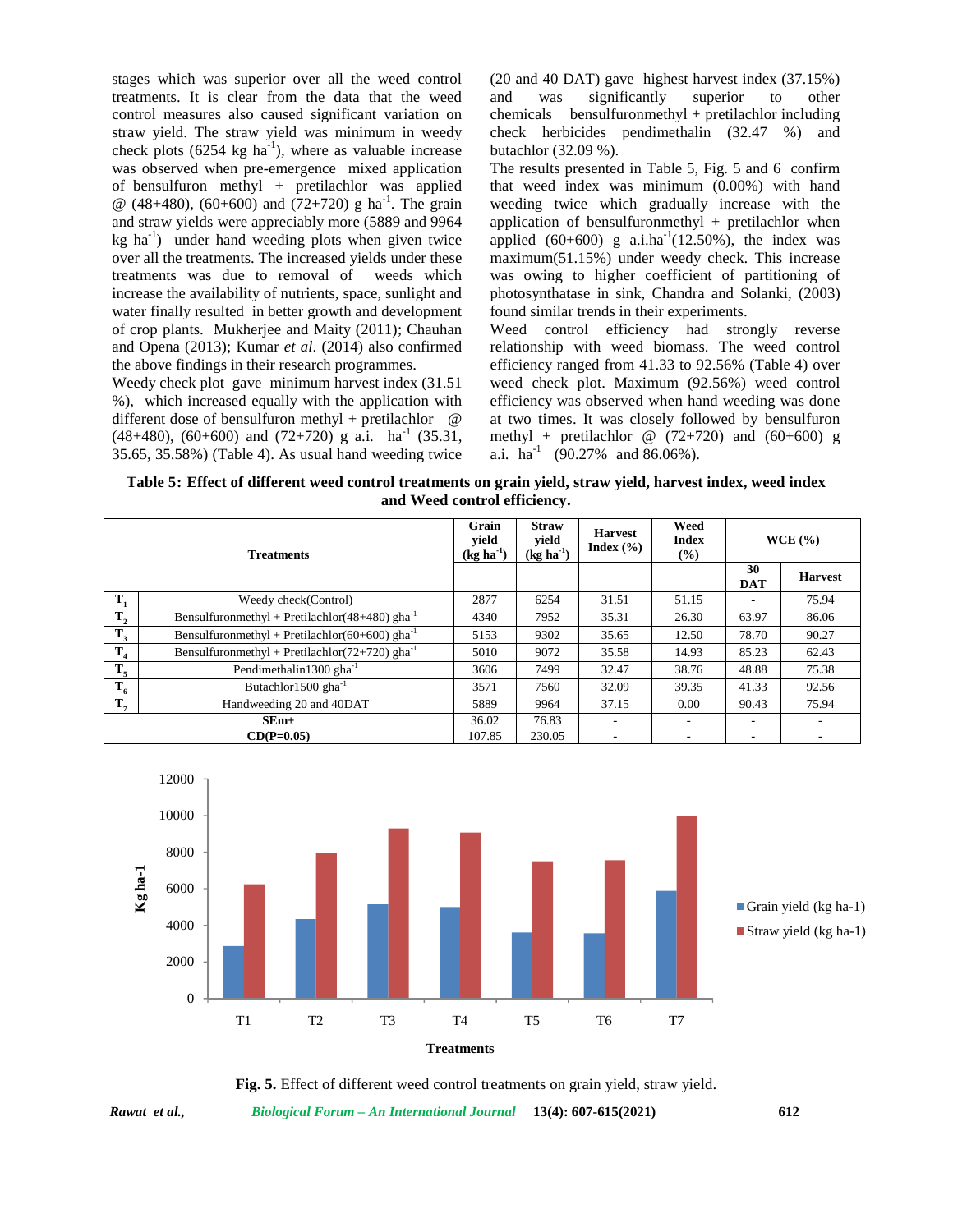

**Fig. 6.** Effect of different weed control treatments on harvest index, weed index and Weed control efficiency.

This was endorsed to create weeds free area which reduced the biomass production under these treatments. These results are in close conformity to the findings of other investigators Prakash *et al.,* (2013); Ramachandra *et al*., (2014).

The data presented in Table 6 and depicted in Fig. 7 and 8 represents cost of cultivation  $(Rs \text{ ha}^{-1})$ , gross monetary returr (GMR, Rs ha<sup>-1</sup>), net monetary return (NMR  $\text{Rs}$  ha<sup>-1</sup>) and benefit cost ratio (B:C ratio) of the experiment on per hectare basis. As per data presented in Table 5 weedy check plots had the lowest cost of cultivation (Rs.  $31262 \text{ ha}^{-1}$ ), which increased in the g/ha range of Rs. 32962 to Rs. 33662  $ha^{-1}$  with the increase in dose of bensulfuron methyl + pretilachlor @  $(48+480)$ ,  $(60+600)$  and  $(72+720)$  g a.i. ha<sup>-1</sup> as preemergence. While, hand weeding at two different stages (20 and 40 DAT) fetched maximum cost of cultivation (Rs  $39262$  ha<sup>-1</sup>).

Weedy check plot gave minimum gross monetary returns  $(Rs 63794 ha<sup>-1</sup>)$  in and hand weeding twice gave maximum (Rs  $127742$  ha<sup>-1</sup>). It was noticed that mixed application of Bensulfuron methyl 60 g a.i. ha<sup>-1</sup> and Pretilachlor 600 g a.i. ha<sup>-1</sup> could not compensate the GMR as obtained with hand weeding twice but the later treatment (i.e. hand weeding twice) had the higher investment. These variations were due to differences in economical yield (grain and straw) under the treatments

The net monetary returns (NMR) was also minimum  $(Rs \t32532 \text{ ha}^{-1})$  in treatments without weed control

treatments, which increased to the range of Rs 46526 to  $79045$  ha<sup>-1</sup> when weeds were controlled by herbicides. The NMR under Bensulfuron methyl + Pretilachlor  $\omega$  (60+600) g a.i. ha<sup>-1</sup> was Rs. 79045 ha<sup>-1</sup>, which was followed by Bensulfuron methyl Pretilachlor @  $(72+720)$  g a.i. ha<sup>-1</sup> Rs 75609 ha<sup>-1</sup>. Hand weeding fetched the highest GMR and the NMR  $(Rs 88480 ha<sup>-1</sup>)$ , because of higher grain yield. Reddy *et al*. (2012) also showed similar trends in their research programmes. Das *et al.,* (2017) also found that the post-emergence application of bispyribac sodium 25 g/ha at 25 DAT proved economical herbicide for transplanted rice as compared to hand weeding twice and also other herbicides and weedy check

Benefit cost ratio is the profitability or monetary gain under a particular treatment with each rupee of investment. Weedy check plots gave minimal B:C  $(2.04)$  and higher  $(3.37)$  when Bensulfuron methyl + Pretilachlor was applied at different concentrations due to proportionate increase in economical yield because of less numbers of weeds present in the field with main crop resulting in less competition. H and weeding twice gave less B:C ratio than mixed application of Bensulfuron methyl 60 g a.i.  $ha^{-1}$  with Pretilachlor  $600 \text{ g}$  a.i. ha<sup>-1</sup> due to involvement of more labourers under hand weeding. These findings are similar to investigations done by Bali *et al*. (2006); Sunil *et al*., (2010)

|                | <b>Treatments</b>                                                | <b>Cost of cultivation</b><br>$(Rs \text{ ha}^{-1})$ | <b>GMR</b><br>$(Rs ha^{-1})$ | <b>NMR</b><br>$(Rs \text{ ha}^{-1})$ | B:C<br>Ratio |
|----------------|------------------------------------------------------------------|------------------------------------------------------|------------------------------|--------------------------------------|--------------|
|                | Weedy check(Control)                                             | 31262                                                | 63794                        | 32532                                | 2.04         |
| $T_{2}$        | Bensulfuronmethyl + Pretilachlor<br>$(48+480)$ gha <sup>-1</sup> | 32962                                                | 94758                        | 61796                                | 2.87         |
| T,             | Bensulfuronmethyl + Pretilachlor (60+600) gha <sup>-1</sup>      | 33312                                                | 112357                       | 79045                                | 3.37         |
| $\mathbf{T}_4$ | Bensulfuronmethyl + Pretilachlor (72+720) gha <sup>-1</sup>      | 33662                                                | 109271                       | 75609                                | 3.25         |
| $T_{5}$        | Pendimethalin $1300$ gha <sup>-1</sup>                           | 33062                                                | 79622                        | 46560                                | 2.41         |
| $T_6$          | Butachlor 1500 gha <sup>-1</sup>                                 | 32462                                                | 78988                        | 46526                                | 2.43         |
| $T_{\pi}$      | Handweeding 20 and 40DAT                                         | 39262                                                | 127742                       | 88480                                | 3.25         |
|                |                                                                  |                                                      |                              |                                      |              |

**Table 6: Economics of different weed control treatments.**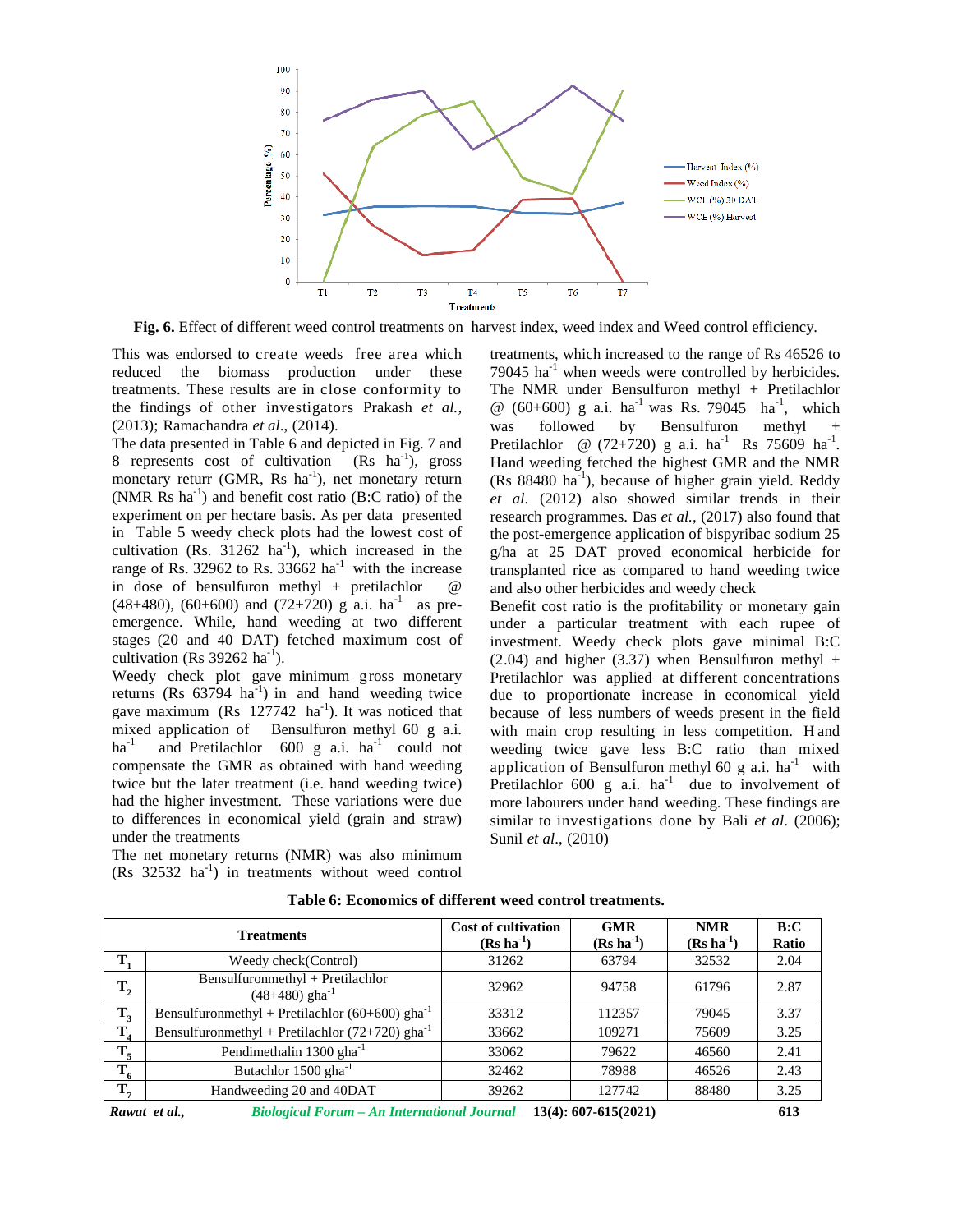

**Fig. 7.** Economic analysis of different weed control treatments.



**Fig. 8.** B:C Ratio of different weed control treatments.

#### **CONCLUSION**

It was concluded that weeds will always be present in rice field and will try to predominate, hence it is essential to manage weeds and reduce their population by application of herbicidal combination to such an extent that no economic damage is caused due to weeds and non availability of resources like labourer etc. Therefore, the pre emergence mixed application of bensulfuron methyl 60) g ha<sup>-1</sup> and pretilachlor 600 g ha<sup>-1</sup> can be recommended for effective weed management in transplanted rice.

#### **REFERENCES**

- Anonymous Agricultural statistics at a Glance (2015). Government of India, Ministry of Agriculture Department of Agriculture & Cooperation. Directorate of Economics & Statistics, New Delhi.
- Arthanari, P. M., Gowthami, S., Chinnusamy, C., Sathyapriya, R., & Hariharasudhan, V. (2017). Effect of Low Dose Early Post Emergence Herbicide on

Growth and Yield of transplanted Rice Crop. *Chem. Sci. Rev. Lett., 6*(21): 231-236.

- Bali, S.A., Singh, M., Kachroo, D., Sharma, B. C., & Shivran, D. R. (2006). Efficacy of herbicides in transplanted, medium duration rice under sub-tropical condition of Jammu. *Indian Journal of Agronomy, 51* (2): 128-130.
- Chandra, S., & Solanki, O. S. (2003). Herbicidal effect on yield attributing characters of rice in direct seeded puddle rice. *Agricultural Science Digest, 23*(1): 75-76.
- Chauhan, B. S., & Opena, J. (2013). Weed management and grain yield of rice sown at low seeding rates in mechanized dry-seeded systems. *Journal of Field Crops Research, 141*: 9–15.
- Chauhan, P. S., Jha, A. K., & Soni, M. (2013). Efficacy of chlorimuron-ethyl against weeds in transplanted rice. *Indian Journal of Weed Science, 45*(2): 135–136.
- Das, R., Bera1, S., Pathak A., & Mandal M. K. (2017). Weed management in transplanted rice through bispyribacsodium 10% sc and its effect on soil microflora and succeeding crop blackgram.